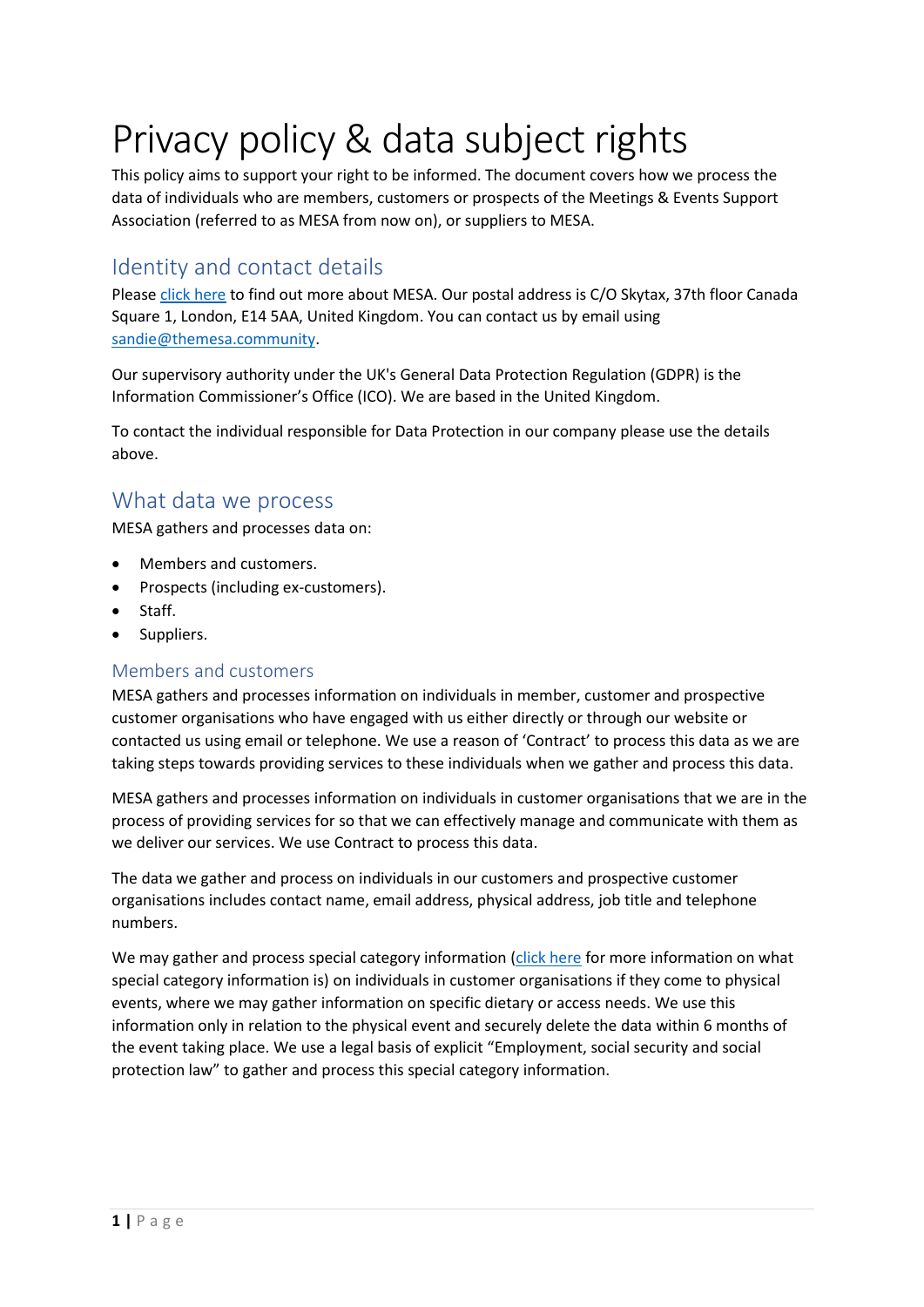#### Prospects

MESA gathers and processes information on individuals who we believe could have a need for our services: our prospects. We can either gather this data directly from the individuals in the process of selling to them, through referrals that we solicit from existing members or customers, or we can licence this data from reputable data providers.

We use the data on prospects for the purposes of direct marketing to the individuals who are corporate employees of the organisations that we target. We process this data because it is in our business interests to do so and use the legal basis of legitimate interests for direct marketing to these prospects [\(click here](https://ico.org.uk/for-organisations/guide-to-data-protection/guide-to-the-general-data-protection-regulation-gdpr/lawful-basis-for-processing/legitimate-interests/) for some background information on Legitimate Interests as a basis for processing personal data). We have conducted our gating and balancing tests to determine whether our legitimate interests do not outweigh the rights and freedoms of the individuals we are targeting.

Where regulations mandate that that we must obtain consent from individuals, for example if the prospect is a consumer and not an employee of a business (a 'corporate subscriber') and we intend to use email to communicate, then we will use the lawful basis of Consent to process data to promote our services. This lawful basis of consent can include the use of a 'soft opt-in' where the individuals we are targeting have bought from us within the past 2 years.

The data we gather and process on our prospects includes contact name, email address, physical address, job title and telephone numbers.

We do not gather special category data on prospects.

#### **Staff**

We gather and process data on staff in several ways.

We use the lawful basis of Contract to gather and process data for the purposes of a managing their work within MESA. For example, if the individual enters into a contract of employment or other work for MESA, or if individuals are taking steps to enter into a contract (for example for recruitment). We can gather and process special category information on staff when managing their work, as this is necessary for the purposes of performing or exercising obligations or rights which are imposed or conferred by law on the controller or the data subject in connection with employment, social security or social protection.

We gather and process data on staff and can pass data on to specific parties because we are acting as an intermediary to a contract between the member of staff and the third party. For example, where we organise pension payments for staff. We use a lawful basis of Contract to process this data. We do not gather special category information on staff where we are acting as an intermediary to specific parties.

We gather and process data on staff and their next of kin where it is in MESA's interest to do so for operational purposes. For example, to keep staff up to date with MESA news, to maintain a list of the staff's next of kin for communication in the event of an emergency, or to create business cards for staff. We use the lawful basis of legitimate interests to process this data. We have completed the specification, gate analysis and balancing tests specified under GDPR for this data. We do not gather special category information on staff and next of kin where we are gathering it for operational purposes.

The data we gather and process on our staff includes name, email address, physical address, job title and telephone numbers, as well as other identifiers such as national insurance numbers.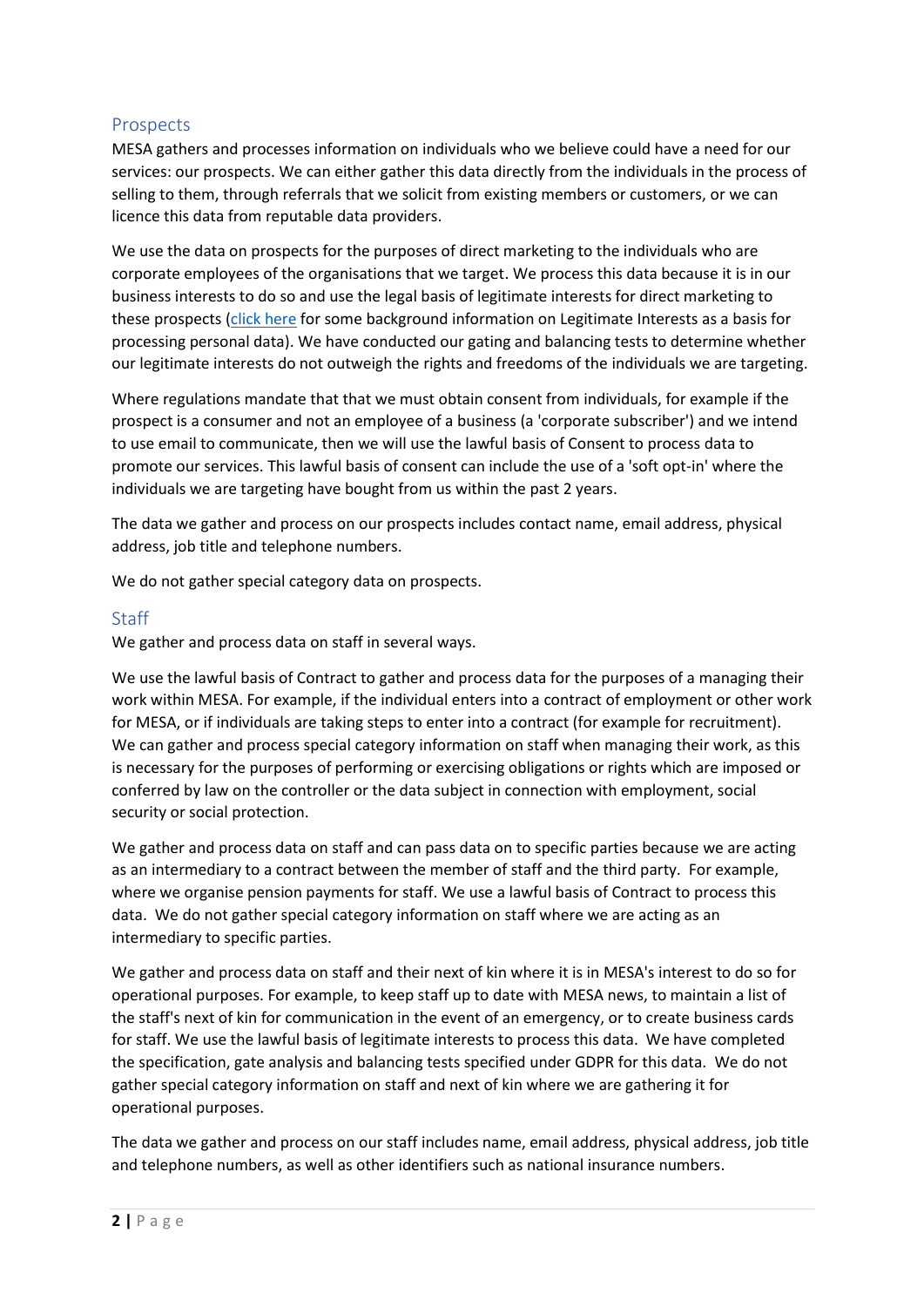#### Suppliers and partners

We gather and process information on suppliers and partners so that we can purchase goods and services from them. We use a lawful basis of Contract to process this data.

The data we gather and process on our suppliers includes contact name, email address, physical address, job title and telephone numbers.

We do not gather special category information on suppliers or partners

#### Any recipient or categories of recipients of the personal data

MESA pass data on to other data controllers for the following purposes:

- For data relating to those applying to be members of staff or for staff who have found other employment after the end of a contract, we share data with third parties to obtain and provide references.
- As the data controller of data, we may provide access to data processors that process data on our behalf, who will only process the data according to the written instructions in the Data Processing Agreements in place with them.
- We share data with organisations with which we have a legal obligation to share data (for example the tax authorities).
- We share data on staff with organisations where we are acting as an intermediary between the staff and an organisation providing benefits to the staff member (for example pension providers).

#### Details of transfers to third country and safeguards

We will not transfer your data to countries outside the UK to destinations that are not considered ['adequate'](mailto:https://ec.europa.eu/info/law/law-topic/data-protection/international-dimension-data-protection/adequacy-decisions_en) by relevant legislation without additional safeguards or where we have the explicit consent of the individuals concerned.

#### Retention period or criteria used to determine the retention period

- We will retain the information described in the members and customers section for 7 years after the latest engagement as we will need to retain this information for financial purposes.
- We will retain information that we outlined in the section on prospects for the purposes of direct marketing for 3 years after the latest interaction with the individual where we use legitimate interests as a lawful basis for processing the data.
- We will retain information that we outlined in the section on prospects for the purposes of direct marketing for 3 years after the latest interaction with the individual where we use consent as a lawful basis for processing the data.
- We will retain information on staff members for 7 years after their employment with us ends, as we need to retain information on staff members for legal reasons.
- We will retain information on individuals who we have details on for recruitment purposes, but who have not gone on to be employees, for 3 months after the job role that they were being considered for has been filled. If we believe that their details may be suitable for future roles, we will obtain their consent to retain their CVs for longer periods.
- We will retain the details of the suppliers or partners for as long as we might have a need for the services that the supplier or partner offer.

If these data retention timescales clash with legal or contractual obligations then these other obligations will override the retention timescales outlined. All records are disposed of securely when deleted.